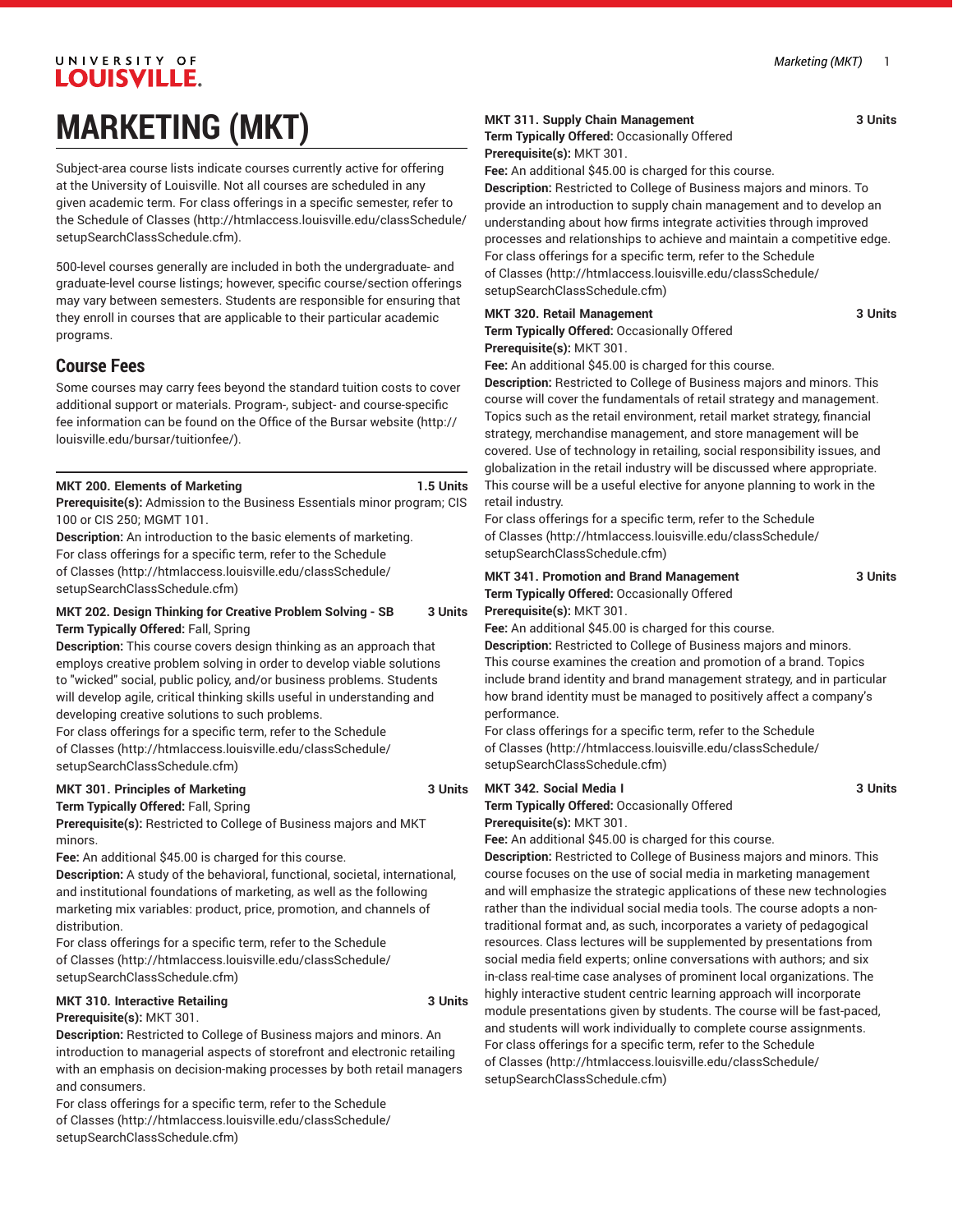## UNIVERSITY OF **LOUISVILLE.**

### **MKT 345. Direct Marketing 3 Units**

**Term Typically Offered:** Occasionally Offered **Prerequisite(s):** MKT 301.

**Fee:** An additional \$45.00 is charged for this course.

**Description:** Restricted to College of Business majors and minors. This course will examine the concepts, strategies, and applications involved in Direct Marketing. Topics include the scope of direct marketing, strategic planning, offer planning and positioning, direct mail, telemarketing, catalogs, and direct response advertising. Marketing applications of concepts will be illustrated through examples and case studies. Social, ethical, and international aspects of direct marketing will be discussed under various topics when relevant.

For class offerings for a specific term, refer to the [Schedule](http://htmlaccess.louisville.edu/classSchedule/setupSearchClassSchedule.cfm) [of Classes \(http://htmlaccess.louisville.edu/classSchedule/](http://htmlaccess.louisville.edu/classSchedule/setupSearchClassSchedule.cfm) [setupSearchClassSchedule.cfm\)](http://htmlaccess.louisville.edu/classSchedule/setupSearchClassSchedule.cfm)

### **MKT 349. Business to Business Marketing 3 Units Term Typically Offered:** Occasionally Offered

**Prerequisite(s):** MKT 301.

**Fee:** An additional \$45.00 is charged for this course.

**Description:** Restricted to College of Business majors and minors. A study of the marketing of goods and services to other organizations. Special attention is devoted to the discovery of industrial market needs and their translation into products and services, and development of the industrial marketing mix and its appropriate management. For class offerings for a specific term, refer to the [Schedule](http://htmlaccess.louisville.edu/classSchedule/setupSearchClassSchedule.cfm) [of Classes \(http://htmlaccess.louisville.edu/classSchedule/](http://htmlaccess.louisville.edu/classSchedule/setupSearchClassSchedule.cfm) [setupSearchClassSchedule.cfm\)](http://htmlaccess.louisville.edu/classSchedule/setupSearchClassSchedule.cfm)

### **MKT 350. Consumer Behavior 3 Units**

**Term Typically Offered:** Fall, Spring

**Prerequisite(s):** MKT 301.

**Fee:** An additional \$45.00 is charged for this course.

**Description:** Restricted to College of Business majors and minors. A study of the factors and principles that govern the behavior and decisionmaking patterns of consumers in the marketplace. Theories from economics, psychology, social psychology, and cultural anthropology are used to enhance our understanding of the consumer. Includes crosscultural aspects of behavior relevant to international settings. For class offerings for a specific term, refer to the [Schedule](http://htmlaccess.louisville.edu/classSchedule/setupSearchClassSchedule.cfm) [of Classes \(http://htmlaccess.louisville.edu/classSchedule/](http://htmlaccess.louisville.edu/classSchedule/setupSearchClassSchedule.cfm) [setupSearchClassSchedule.cfm\)](http://htmlaccess.louisville.edu/classSchedule/setupSearchClassSchedule.cfm)

### **MKT 352. Social Media II 3 Units** 3 Units

**Term Typically Offered:** Occasionally Offered **Prerequisite(s):** MKT 301.

**Fee:** An additional \$45.00 is charged for this course.

**Description:** Restricted to College of Business majors and minors. This course addresses the role of social media in the marketing mix. Students will gain a working knowledge of various social media venues by working with real world organizations, and an understanding of how these venues can be used to achieve marketing and promotional objectives in a forprofit and/or nonprofit organizational environment.

For class offerings for a specific term, refer to the [Schedule](http://htmlaccess.louisville.edu/classSchedule/setupSearchClassSchedule.cfm) [of Classes \(http://htmlaccess.louisville.edu/classSchedule/](http://htmlaccess.louisville.edu/classSchedule/setupSearchClassSchedule.cfm) [setupSearchClassSchedule.cfm\)](http://htmlaccess.louisville.edu/classSchedule/setupSearchClassSchedule.cfm)

### **MKT 360. Professional Relationship Selling 3 Units**

**Term Typically Offered:** Fall, Spring **Prerequisite(s):** MKT 301.

**Fee:** An additional \$45.00 is charged for this course.

**Description:** Restricted to College of Business majors and minors. This course focuses on the knowledge, skills, and processes required for effective professional relationship selling. Topics covered include understanding organizational purchasing, building trust, communicating effectively, and self leadership. Processes for initiating, developing, and expanding customer relationships are also examined.

For class offerings for a specific term, refer to the [Schedule](http://htmlaccess.louisville.edu/classSchedule/setupSearchClassSchedule.cfm) [of Classes](http://htmlaccess.louisville.edu/classSchedule/setupSearchClassSchedule.cfm) ([http://htmlaccess.louisville.edu/classSchedule/](http://htmlaccess.louisville.edu/classSchedule/setupSearchClassSchedule.cfm) [setupSearchClassSchedule.cfm\)](http://htmlaccess.louisville.edu/classSchedule/setupSearchClassSchedule.cfm)

#### **MKT 370. Global Marketing 3 Units**

**Term Typically Offered:** Occasionally Offered

**Prerequisite(s):** MKT 301.

**Fee:** An additional \$45.00 is charged for this course.

**Description:** Restricted to College of Business majors and minors. Emphasizes the formulation of marketing strategies in light of global threats and opportunities. Examines the importance of economic, cultural, political, and technical factors in the international marketing management process.

For class offerings for a specific term, refer to the [Schedule](http://htmlaccess.louisville.edu/classSchedule/setupSearchClassSchedule.cfm) [of Classes](http://htmlaccess.louisville.edu/classSchedule/setupSearchClassSchedule.cfm) ([http://htmlaccess.louisville.edu/classSchedule/](http://htmlaccess.louisville.edu/classSchedule/setupSearchClassSchedule.cfm) [setupSearchClassSchedule.cfm\)](http://htmlaccess.louisville.edu/classSchedule/setupSearchClassSchedule.cfm)

### **MKT 375. Graphic Design for Business 3 Units**

**Term Typically Offered:** Occasionally Offered

**Prerequisite(s):** MKT 301; BSBA Marketing majors only.

**Fee:** An additional \$45.00 is charged for this course.

**Description:** This course provides an understanding of major graphic design software applications while imparting general principles of design and its relationship to marketing.

For class offerings for a specific term, refer to the [Schedule](http://htmlaccess.louisville.edu/classSchedule/setupSearchClassSchedule.cfm) [of Classes](http://htmlaccess.louisville.edu/classSchedule/setupSearchClassSchedule.cfm) ([http://htmlaccess.louisville.edu/classSchedule/](http://htmlaccess.louisville.edu/classSchedule/setupSearchClassSchedule.cfm) [setupSearchClassSchedule.cfm\)](http://htmlaccess.louisville.edu/classSchedule/setupSearchClassSchedule.cfm)

### **MKT 380. Services Marketing 3 Units**

**Term Typically Offered:** Occasionally Offered **Prerequisite(s):** MKT 301.

**Fee:** An additional \$45.00 is charged for this course. **Description:** Restricted to College of Business majors and minors. The course focuses on service organizations where the product is not tangible. Topics include understanding and managing the service encounter, service quality, demand balancing, complaint handling, and service recovery.

For class offerings for a specific term, refer to the [Schedule](http://htmlaccess.louisville.edu/classSchedule/setupSearchClassSchedule.cfm) [of Classes](http://htmlaccess.louisville.edu/classSchedule/setupSearchClassSchedule.cfm) ([http://htmlaccess.louisville.edu/classSchedule/](http://htmlaccess.louisville.edu/classSchedule/setupSearchClassSchedule.cfm) [setupSearchClassSchedule.cfm\)](http://htmlaccess.louisville.edu/classSchedule/setupSearchClassSchedule.cfm)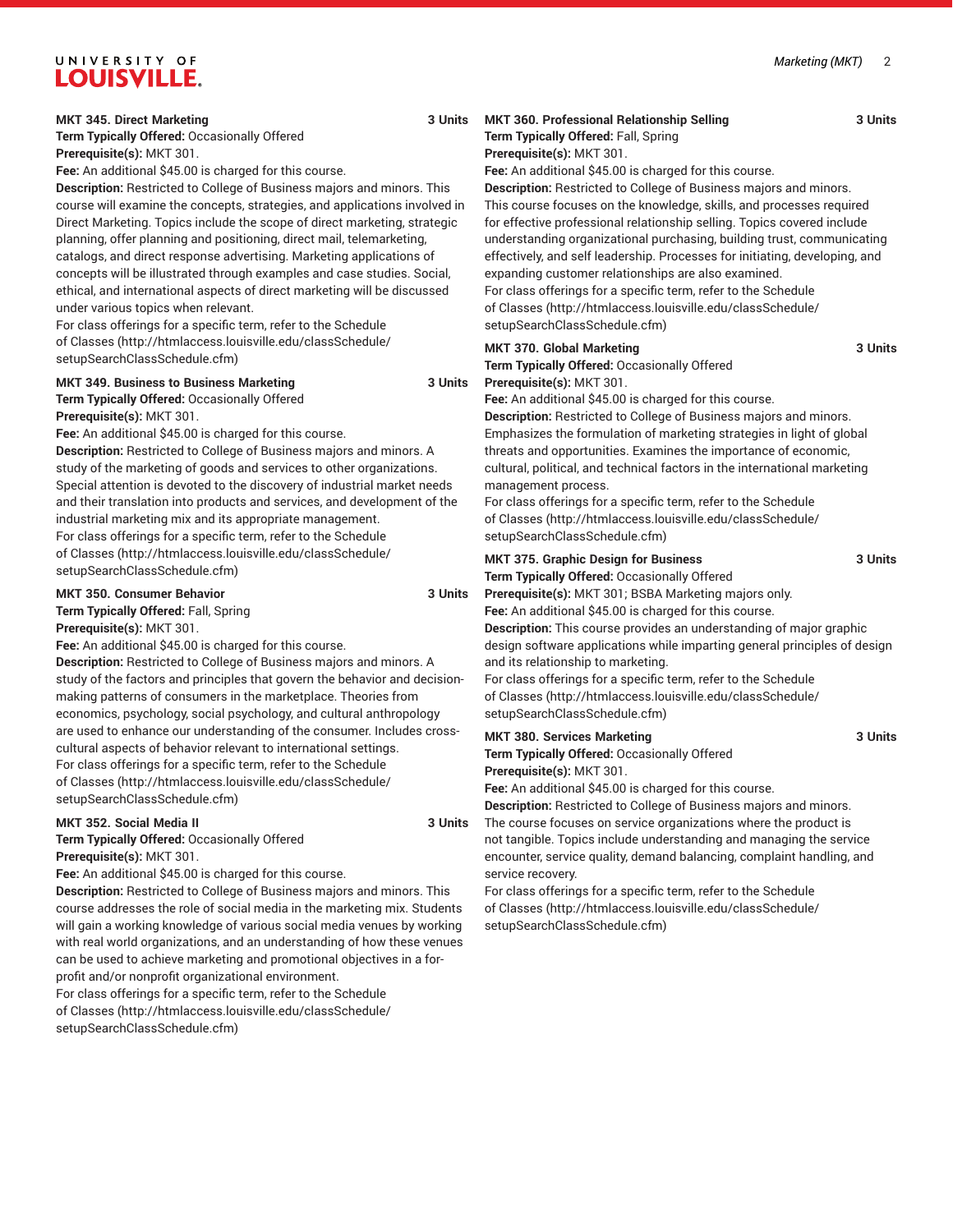## UNIVERSITY OF **LOUISVILLE.**

### **MKT 385. New Product Development Strategy 3 Units**

**Term Typically Offered:** Occasionally Offered **Prerequisite(s):** MKT 301.

**Fee:** An additional \$45.00 is charged for this course.

**Description:** Restricted to College of Business majors and minors. This course deals with new products tools and concepts that are applicable in a variety of settings: consumer goods, business-business goods, services, and high-technology goods. Concentration will be on consumer goods, mainly packaged goods, durables and high-technology goods. Class discussions will cover a wide range of issues such as market definition, idea and concept generation and evaluation, product design and positioning, test marketing and product launch.

For class offerings for a specific term, refer to the [Schedule](http://htmlaccess.louisville.edu/classSchedule/setupSearchClassSchedule.cfm) [of Classes \(http://htmlaccess.louisville.edu/classSchedule/](http://htmlaccess.louisville.edu/classSchedule/setupSearchClassSchedule.cfm) [setupSearchClassSchedule.cfm\)](http://htmlaccess.louisville.edu/classSchedule/setupSearchClassSchedule.cfm)

### **MKT 390. Franchising 3 Units**

**Term Typically Offered:** Occasionally Offered **Prerequisite(s):** MKT 301.

**Fee:** An additional \$45.00 is charged for this course.

**Description:** Restricted to College of Business majors and minors. This course deals with the important aspects of starting and managing a franchise business either as a Franchisee or as a Franchisor. Specific attention is placed on the evaluation of franchising opportunities; legal aspects of franchising; the development of appropriate strategies for the successful planning, implementation and launching of a new franchised business.

For class offerings for a specific term, refer to the [Schedule](http://htmlaccess.louisville.edu/classSchedule/setupSearchClassSchedule.cfm) [of Classes \(http://htmlaccess.louisville.edu/classSchedule/](http://htmlaccess.louisville.edu/classSchedule/setupSearchClassSchedule.cfm) [setupSearchClassSchedule.cfm\)](http://htmlaccess.louisville.edu/classSchedule/setupSearchClassSchedule.cfm)

#### **MKT 396. Zero-Credit Internship-Marketing 0 Units Grading Basis:** Pass/Fail

**Term Typically Offered:** Occasionally Offered

**Prerequisite(s):** Co-Requisite MKT 301, good academic standing, approval through the Ulmer Career Center; BSBA Marketing majors only. **Fee:** An additional \$45.00 is charged for this course.

**Description:** Application to the zero-credit internship program and completion of orientation processes should be accomplished prior to employment. Students must be Marketing majors. A new workplace experience in an approved Marketing position which offers progression of learning in a level appropriate opportunity for practical application of classroom theory and tools. This program is available to students who have received the maximum number of co-op credit hours for their major. For class offerings for a specific term, refer to the [Schedule](http://htmlaccess.louisville.edu/classSchedule/setupSearchClassSchedule.cfm) [of Classes \(http://htmlaccess.louisville.edu/classSchedule/](http://htmlaccess.louisville.edu/classSchedule/setupSearchClassSchedule.cfm) [setupSearchClassSchedule.cfm\)](http://htmlaccess.louisville.edu/classSchedule/setupSearchClassSchedule.cfm)

### **MKT 397. Co-op in Marketing I 1-3 Units**

**Grading Basis:** Pass/Fail

**Term Typically Offered:** Occasionally Offered

**Prerequisite(s):** MKT 301; good academic standing; approval through the Ulmer Career Center; BSBA Marketing majors only.

**Description:** A new workplace experience in an approved Marketing position which offers a progression of learning in a level appropriate opportunity for practical application of classroom theory and tools. **Note:** Application to the co-op program and completion of orientation processes should be accomplished prior to employment.

For class offerings for a specific term, refer to the [Schedule](http://htmlaccess.louisville.edu/classSchedule/setupSearchClassSchedule.cfm) [of Classes \(http://htmlaccess.louisville.edu/classSchedule/](http://htmlaccess.louisville.edu/classSchedule/setupSearchClassSchedule.cfm) [setupSearchClassSchedule.cfm\)](http://htmlaccess.louisville.edu/classSchedule/setupSearchClassSchedule.cfm)

### **MKT 398. Co-op in Marketing II 1-3 Units**

**Grading Basis:** Pass/Fail **Term Typically Offered:** Occasionally Offered

**Prerequisite(s):** MKT 301; good academic standing; approval through the Ulmer Career Center; BSBA Marketing majors only.

**Description:** A new or continued workplace experience in an approved Marketing position which offers new learning and/or additional responsibilities that continue the student's progression of learning and opportunity for practical application of classroom theory and tools. For class offerings for a specific term, refer to the [Schedule](http://htmlaccess.louisville.edu/classSchedule/setupSearchClassSchedule.cfm) [of Classes](http://htmlaccess.louisville.edu/classSchedule/setupSearchClassSchedule.cfm) ([http://htmlaccess.louisville.edu/classSchedule/](http://htmlaccess.louisville.edu/classSchedule/setupSearchClassSchedule.cfm) [setupSearchClassSchedule.cfm\)](http://htmlaccess.louisville.edu/classSchedule/setupSearchClassSchedule.cfm)

### **MKT 399. Co-op in Marketing III 3 Units Grading Basis:** Pass/Fail

**Term Typically Offered:** Occasionally Offered

**Prerequisite(s):** MKT 301; good academic standing; approval through the Ulmer Career Center; BSBA Marketing majors only.

**Description:** A new or continued workplace experience in an approved Marketing position which offers new learning and/or additional responsibilities that continue the student's progression of learning and opportunity for practical application of classroom theory and tools. **Course Attribute(s):** CBL - This course includes Community-Based Learning (CBL). Students will engage in a community experience or project with an external partner in order to enhance understanding and application of academic content.

For class offerings for a specific term, refer to the [Schedule](http://htmlaccess.louisville.edu/classSchedule/setupSearchClassSchedule.cfm) [of Classes](http://htmlaccess.louisville.edu/classSchedule/setupSearchClassSchedule.cfm) ([http://htmlaccess.louisville.edu/classSchedule/](http://htmlaccess.louisville.edu/classSchedule/setupSearchClassSchedule.cfm) [setupSearchClassSchedule.cfm\)](http://htmlaccess.louisville.edu/classSchedule/setupSearchClassSchedule.cfm)

**MKT 401. Strategic Sales Leadership 3 Units Term Typically Offered:** Occasionally Offered **Prerequisite(s):** MKT 301.

**Fee:** An additional \$45.00 is charged for this course. **Description:** Restricted to College of Business majors and minors. This course focuses on the development and execution of a strategic sales program. Topics covered include sales strategy development, sales organization design, and sales force deployment. Sales leadership

activities for developing, directing, and determining sales force effectiveness and performance are also examined. For class offerings for a specific term, refer to the [Schedule](http://htmlaccess.louisville.edu/classSchedule/setupSearchClassSchedule.cfm) [of Classes](http://htmlaccess.louisville.edu/classSchedule/setupSearchClassSchedule.cfm) ([http://htmlaccess.louisville.edu/classSchedule/](http://htmlaccess.louisville.edu/classSchedule/setupSearchClassSchedule.cfm) [setupSearchClassSchedule.cfm\)](http://htmlaccess.louisville.edu/classSchedule/setupSearchClassSchedule.cfm)

### **MKT 406. Purchasing and Supply Mgmt 3 Units Prerequisite(s):** MKT 301.

**Fee:** An additional \$45.00 is charged for this course.

**Description:** Restricted to College of Business majors and minors. The course focuses on identifying, selecting, and evaluating suppliers to enhance the quality and timely delivery of supplies needed within an organization. Other topics include understanding the nature of demand for goods and services within business markets and the process of building relationships with suppliers.

For class offerings for a specific term, refer to the [Schedule](http://htmlaccess.louisville.edu/classSchedule/setupSearchClassSchedule.cfm) [of Classes](http://htmlaccess.louisville.edu/classSchedule/setupSearchClassSchedule.cfm) ([http://htmlaccess.louisville.edu/classSchedule/](http://htmlaccess.louisville.edu/classSchedule/setupSearchClassSchedule.cfm) [setupSearchClassSchedule.cfm\)](http://htmlaccess.louisville.edu/classSchedule/setupSearchClassSchedule.cfm)